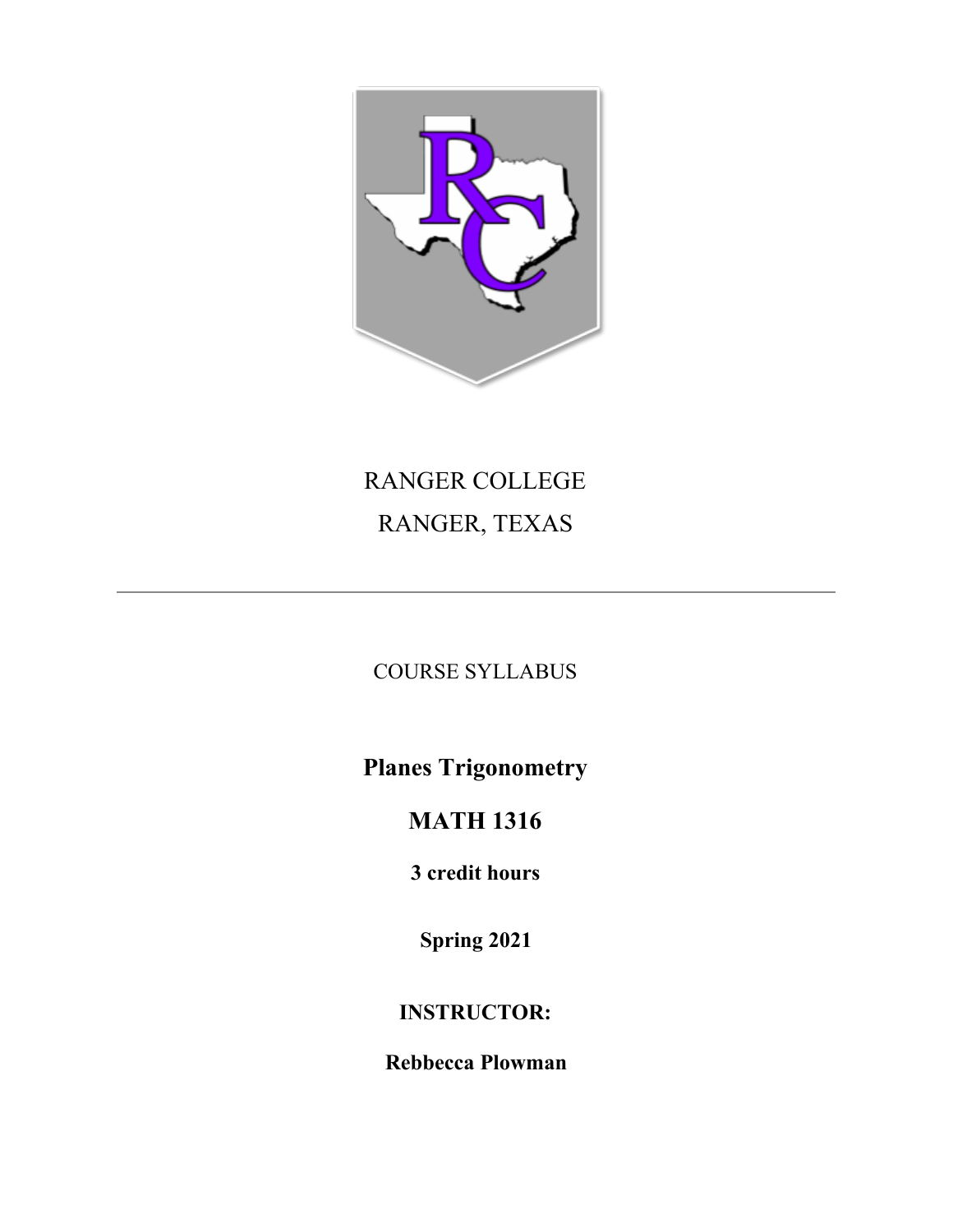| <b>INSTRUCTOR:</b> | Rebbecca Plowman                        |  |
|--------------------|-----------------------------------------|--|
| EMAIL:             | $r$ plowman $@r$ angercollege.edu       |  |
| <b>OFFICE:</b>     | Ranger: Office 6 Erath: Faculty Offices |  |
| PHONE:             | Cell Phone 254-595-2008                 |  |
| HOURS:             | M: Erath Office 8:30am-10:30am          |  |
|                    | T: Ranger Office 9am-10:45am            |  |
|                    | W: Ranger Office 9am-10:30am            |  |
|                    | R: Ranger Office 9am-10:45am            |  |

#### **I. Texas Core Curriculum Statement of Purpose**

Through the Texas Core Curriculum, students will gain a foundation of knowledge of human cultures and the physical and natural world, develop principles of personal and social responsibility for living in a diverse world, and advance intellectual and practical skills that are essential for all learning.

#### **II. Course Description**

In-depth study and applications of trigonometry including definitions, identities, inverse functions, solutions of equations, graphing, and solving triangles. Additional topics such as vectors, polar coordinates and parametric equations may be included.

#### **III. Required Background or Prerequisite**

Passed MATH 1314.

#### **IV. Required Textbook and Course Materials**

Textbook: Lial et.al.,Trigonometry-with Accessible eBook, 11th Edition, Pearson Publishing ISBN # 9780134217437

MyMathLab code, which is provided by the instructor unless you are dual enrollment.

Graphing Calculator (Recommended are a TI 83 or 84)

Laptop, Chromobook, tablet, etc. for in class exams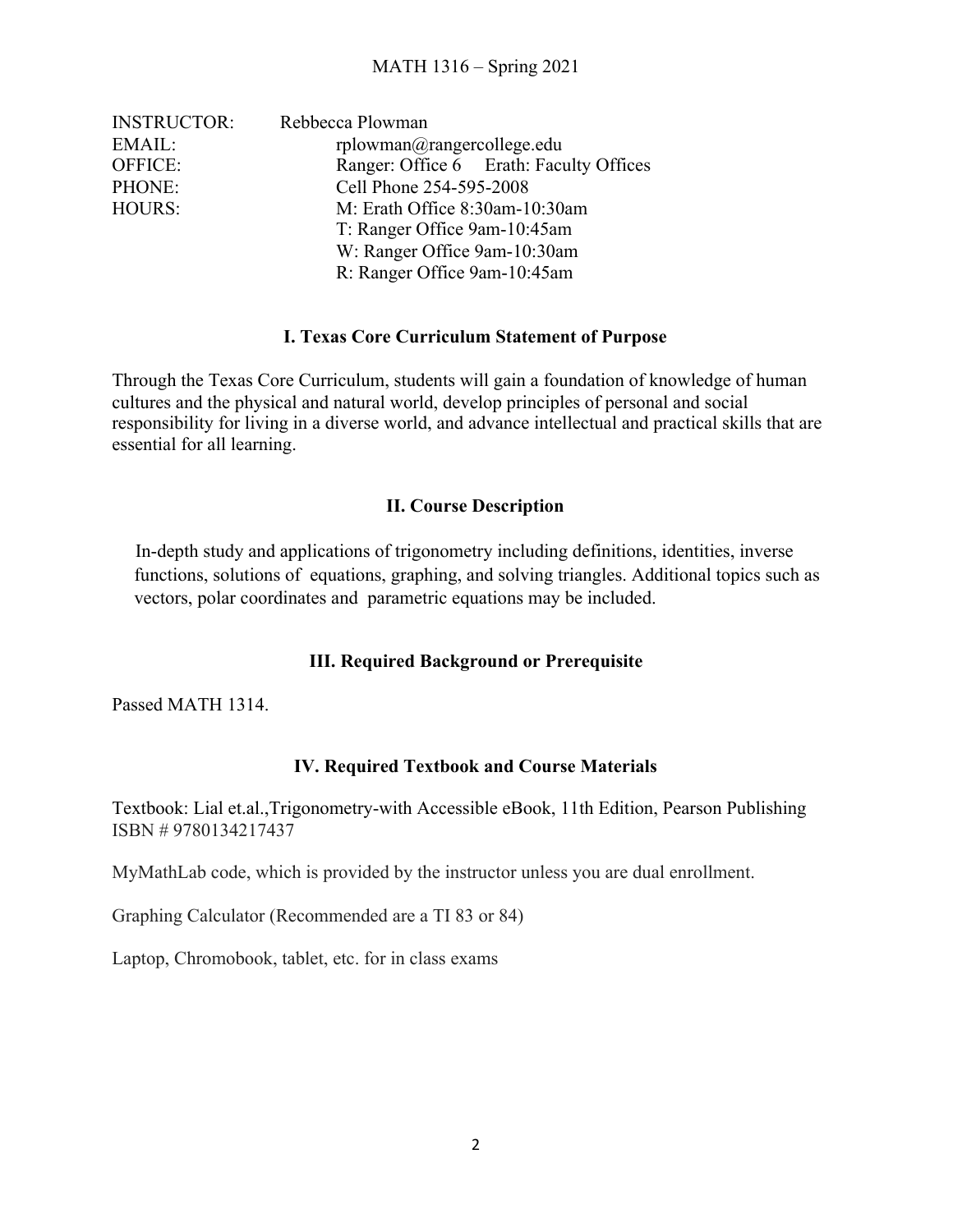#### **V. Course Purpose**

This course focuses on quantitative literacy in logic, patterns, and relationships. The course involves the understanding of key mathematical concepts and the application of appropriate quantitative tools to everyday experiences.

#### **VI. Learning Outcomes**

Compute the values of trigonometric functions for key angles in all quadrants of the unit circle measured in both degrees and radians.

Graph trigonometric functions and their transformations.

Prove trigonometric identities.

Solve trigonometric equations.

Solve right and oblique triangles.

Use the concepts of trigonometry to solve applications.

#### **VII. Core Objectives**

This course meets the following of the six Core Objectives established by Texas:

- **X Critical Thinking Skills (CT)** Creative thinking, innovation, inquiry, and analysis; evaluation and synthesis of information
- **X Communication Skills (COM)** effective development, interpretation and expression of ideas through written, oral, and visual communication
- **X Empirical and Quantitative Skills (EQS)** The manipulation and analysis of numerical data or observable facts resulting in informed conclusions
- $\Box$  **Teamwork (TW)** The ability to consider different points of view and to work effectively with others to support a shared purpose or goal
- $\Box$  **Social Responsibility (SR)** Intercultural competence, knowledge of civic responsibility, and the ability to engage effectively in regional, national, and global communities
- **X Personal Responsibility (PR)** The ability to connect choices, actions, and consequences to ethical decision-making

#### **VIII. Methods of Instruction**

In class lectures that may be accessed over Zoom or as a recording afterclass. Pre-recorded lessons (If online.)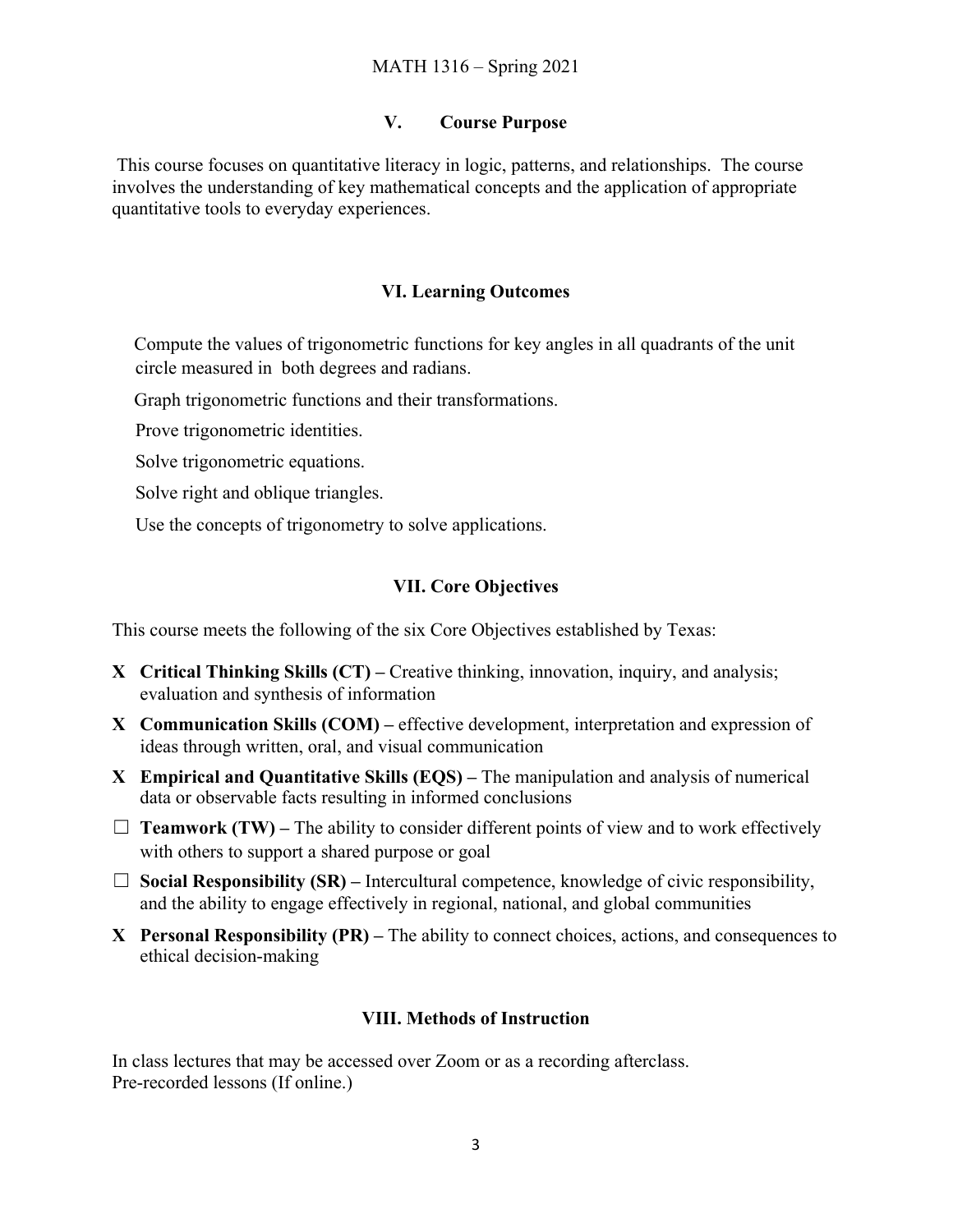Collaborative work in the classroom (If face to face). Additional videos offered on Blackboard.

#### **IX. Methods of Assessment**

We will use a weighted average in this course to score your assessment. The methods of assessment and it portion of total grade are:

**15% Homework**: You will be provided access to MyMathLab, which is an online homework management system. You can access MyMathLab in Blackboard. Homework will be due two Sundays after the material is covered in class (except the last week of assignments). Homework is an integral part of learning. Those who do the work, are those who learn. **(CT, COM, EQS, PR)**

**20% Quizzes:** There will be 6 multiple choice quizzes, one after each chapter (except Ch. 7). The quizzes are also available on MyMathLab. They are timed for 90 minutes and you have two attempts at the quiz in those 90 minutes. The quizzes are due two Sundays after the chapter is finished in class. Quizzes will be taken outside of class. **(CT, COM, EQS, PR)**

**40% Midterm Exams:** There will be two middle of the term exams in this cover. Each one will cover between 2 to 3 chapters. They will be available on MyMathLab. You will take the exams during normal class times, unless we have to go virtual. You will need to bring a laptop, chromebook, tablet, etc. to take the exams. **(CT, COM, EQS, PR)**

**25% Final Exam:** The final exam will be given during the last week of the semester. It will be a cumulative exam, most likely available on MyMathLab. The exam will be taken in person. You will need to bring a laptop, chromebook, tablet, etc. to take the exam. **(CT, COM, EQS, PR)**

Grading scale:  $A = 90-100\%$  B = 80-89 C = 70-79 D = 60-69 F = Below 60

#### **X. Course/Classroom Policies**

Please attend class everyday. You may come to the classroom to attend or over Zoom. A link will be provided if you need to attend, via Zoom, from homework or work.

Be courteous to your instructor and other students. Bear in mind that this is a difficult time for all of us and mishaps may happen. You will behave as mature adults and exhibit proper classroom decorum.

You will not cause any distractions that might prevent other students from learning. Those who deviate from this policy will not be permitted to remain in class.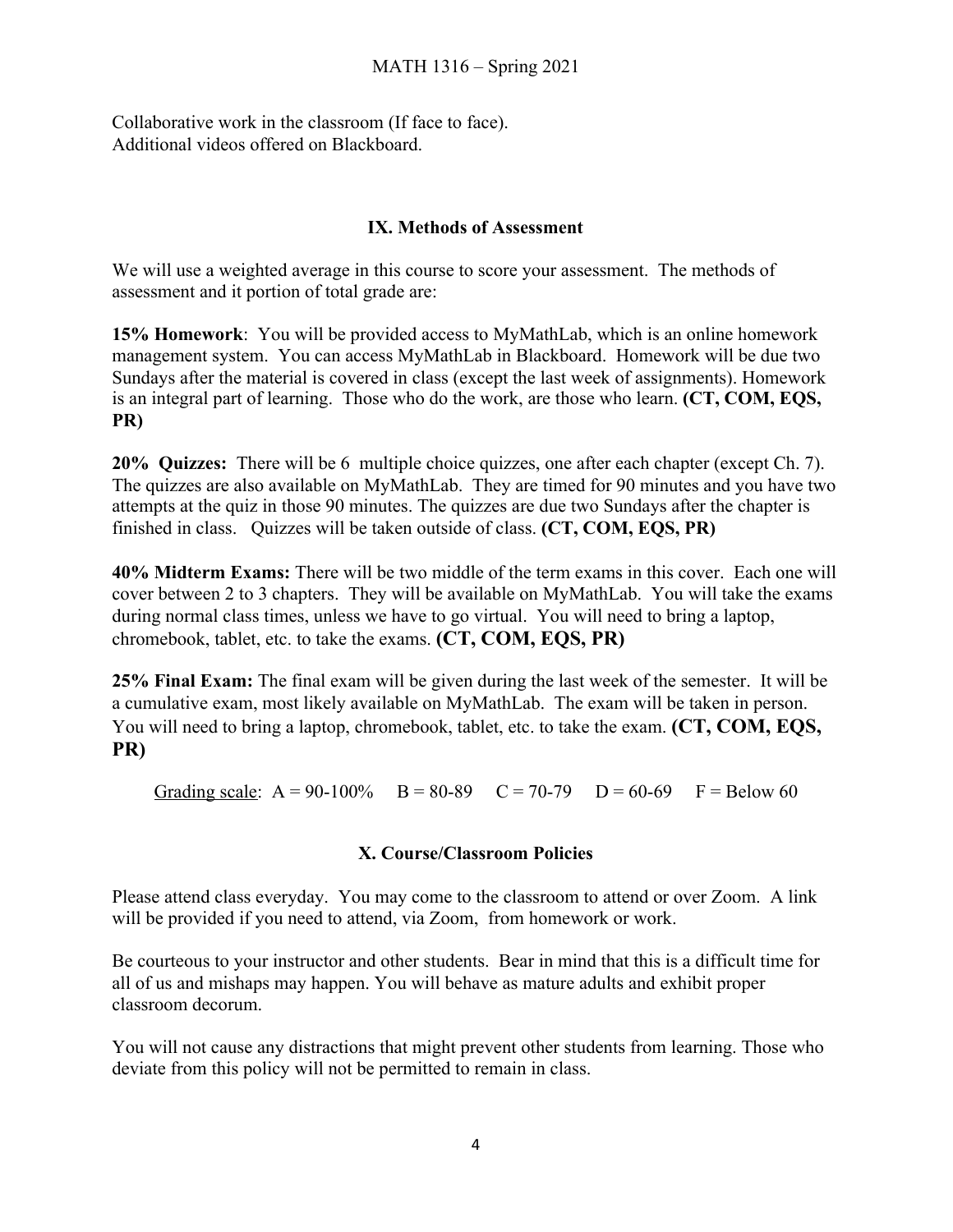Please contact your instructor first if you have any issues. I am the one who has to fix the problem and contacting me is the fastest way to solve it.

If you have accommodations, I need the paperwork stating which accommodations are allowed. You will also have to inform me if you wish to use your accommodations. They are not automatically given.

You may use cellphones **only** for calculators and to take pictures of notes. Do not text in class. If you have an emergency, please exit the classroom to use your phone.

Come prepared to class. You will need to bring paper and pencils/tablet/powerpoints notes to class to take notes. The method of note taking is up to you.

You will have to bring your own laptop, tablet, chromebook etc. for exams. Make sure you can run MyMathLab on the device you choose.

A student found to be cheating or copying on an exam or quiz will be given a grade of "0". Repeated acts of cheating may result in being dropped from class with a grade of "F".

You may wear earbuds and listen to music during exams, only.

It is a college policy that we can choose to drop you from the course if you have 6 or more unexcused absences. If you are dropped from this course, it may cause you to be dropped from other courses.

You will be required to wear masks in the classroom. Masks must face your nose and mouth. If you do not wear a mask or wear a mask improperly, you will be asked to leave the classroom and will be counted as absent.

If you are ill, especially with a cough, fever, loss of smell, or shortness of breath, please join the class over Zoom and not face to face.

Do not eat in the classroom. You may sip a drink if needed.

The semester ends May 6th, 2021. No work will be taken after this date.

#### **XI. Course Outline/Schedule**